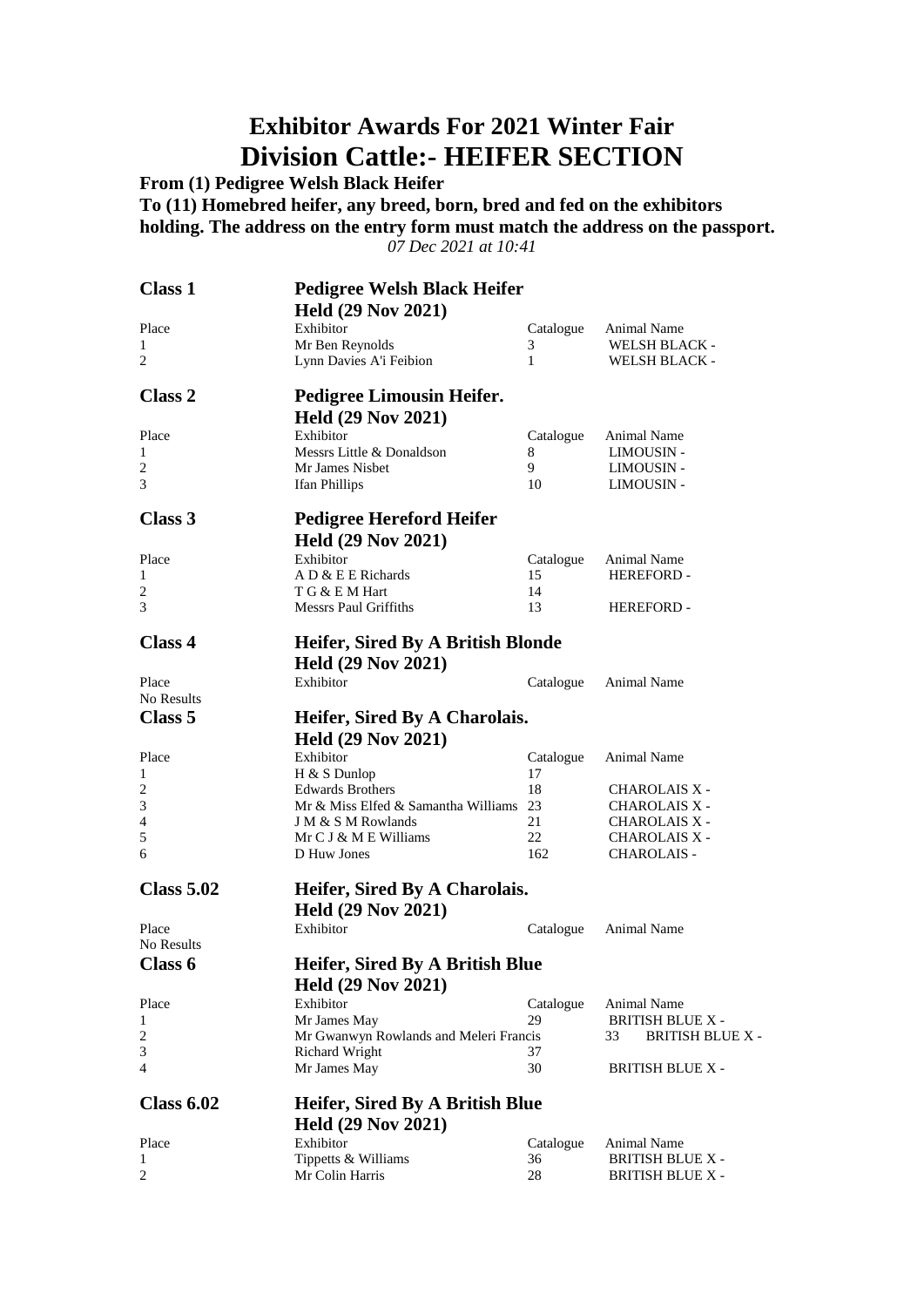| 3                   | Dylan & Elen Davies                                             | 24        | <b>BRITISH BLUE X -</b> |
|---------------------|-----------------------------------------------------------------|-----------|-------------------------|
| $\overline{4}$      | <b>Edwards Brothers</b>                                         | 26        | <b>BRITISH BLUE X -</b> |
| $\sqrt{5}$          | Mr Michael Owens                                                | 32        | <b>BRITISH BLUE X -</b> |
| 6                   | Mr Ieuan Evans                                                  | 27        | <b>BRITISH BLUE X -</b> |
| <b>Class 6.03</b>   | Heifer, Sired By A British Blue                                 |           |                         |
|                     | <b>Held (29 Nov 2021)</b>                                       |           |                         |
| Place<br>No Results | Exhibitor                                                       | Catalogue | Animal Name             |
| <b>Class 6.04</b>   | Heifer, Sired By A British Blue                                 |           |                         |
|                     | <b>Held (29 Nov 2021)</b>                                       |           |                         |
| Place               | Exhibitor                                                       | Catalogue | Animal Name             |
| No Results          |                                                                 |           |                         |
| <b>Class 7</b>      | <b>Heifer, Sired By A Limousin</b><br><b>Held (29 Nov 2021)</b> |           |                         |
| Place               | Exhibitor                                                       | Catalogue | Animal Name             |
| 1                   | Mrs S M Rowlands                                                | 68        | LIMOUSIN X -            |
| 2                   | Mr Blair M Duffton                                              | 51        | LIMOUSIN X -            |
| 3                   | Mr Andrew Ireland                                               | 60        | $LIMX -$                |
| 4                   | Dylan & Elen Davies                                             | 47        | LIMOUSIN -              |
| 5                   | Mr C J & M E Williams                                           | 75        | LIMOUSIN X -            |
| 6                   | Mr R Whitfield                                                  | 74        | LIMOUSIN X -            |
| <b>Class 7.02</b>   | <b>Heifer, Sired By A Limousin</b>                              |           |                         |
|                     | <b>Held (29 Nov 2021)</b>                                       |           |                         |
| Place               | Exhibitor                                                       | Catalogue | Animal Name             |
| 1                   | Mr Deio Roberts                                                 | 66        | LIMOUSIN X -            |
| $\overline{c}$      | Mr John Richard Owen                                            | 64        | $LIMX -$                |
| $\mathfrak{Z}$      | J & J Graham                                                    | 55        | LIMOUSIN X -            |
| 4                   | Mr D Thomas                                                     | 72        | $LIMX -$                |
| 5                   | L Hopwood Commercials                                           | 58        | LIMOUSIN X -            |
| 6                   | Mr & Mrs Jason & Sarah Wareham                                  | 73        |                         |
| 7                   | L Hopwood Commercials                                           | 57        | LIMOUSIN X -            |
| <b>Class 7.03</b>   | <b>Heifer, Sired By A Limousin</b>                              |           |                         |
|                     | <b>Held (29 Nov 2021)</b>                                       |           |                         |
| Place               | Exhibitor                                                       | Catalogue | Animal Name             |
| 1                   | D M G Small & B Wilkinson                                       | 45        | LIMOUSIN X -            |
| $\sqrt{2}$          | Harryman & Warriner                                             | 56        | $LIMX -$                |
| 3                   | Mr P & S Sellers                                                | 70        | <b>LIMOUSIN X -</b>     |
| 4                   | Mr Blair M Duffton                                              | 48        | <b>LIMOUSIN X -</b>     |
| 5                   | Mr Michael Owens                                                | 65        | LIMOUSIN X -            |
| 6                   | Mrs Lin Calcraft                                                | 43        | LIMOUSIN X -            |
| 7                   | E & S Evans                                                     | 54        | <b>LIMOUSIN X -</b>     |
| 8                   | Mr James May                                                    | 62        | LIMOUSIN X -            |
| <b>Class 7.04</b>   | <b>Heifer, Sired By A Limousin</b>                              |           |                         |
|                     | <b>Held (29 Nov 2021)</b>                                       |           |                         |
| Place               | Exhibitor                                                       | Catalogue | Animal Name             |
| 1                   | H & S Dunlop                                                    | 52        |                         |
| 2                   | Mr & Miss Elfed & Samantha Williams                             | 76        | $LIMX -$                |
| 3                   | D M G Small & B Wilkinson                                       | 46        | <b>LIMOUSIN X -</b>     |
| 4                   | Stewart & Lynsey Bett                                           | 38        | LIMOUSIN X -            |
| 5                   | Mr P & S Sellers                                                | 71        | LIMOUSIN X -            |
| 6                   | Sandy Hunter                                                    | 59        | LIMOUSIN X -            |
| 7                   | Mr Deio Roberts                                                 | 67        | <b>LIMOUSIN X -</b>     |
| <b>Class 7.05</b>   | <b>Heifer, Sired by a Limousin</b>                              |           |                         |
|                     |                                                                 |           |                         |
|                     | <b>Held (29 Nov 2021)</b>                                       |           |                         |
| Place<br>No Results | Exhibitor                                                       | Catalogue | Animal Name             |
| <b>Class 7.06</b>   | <b>Heifer, Sired by a Limousin</b>                              |           |                         |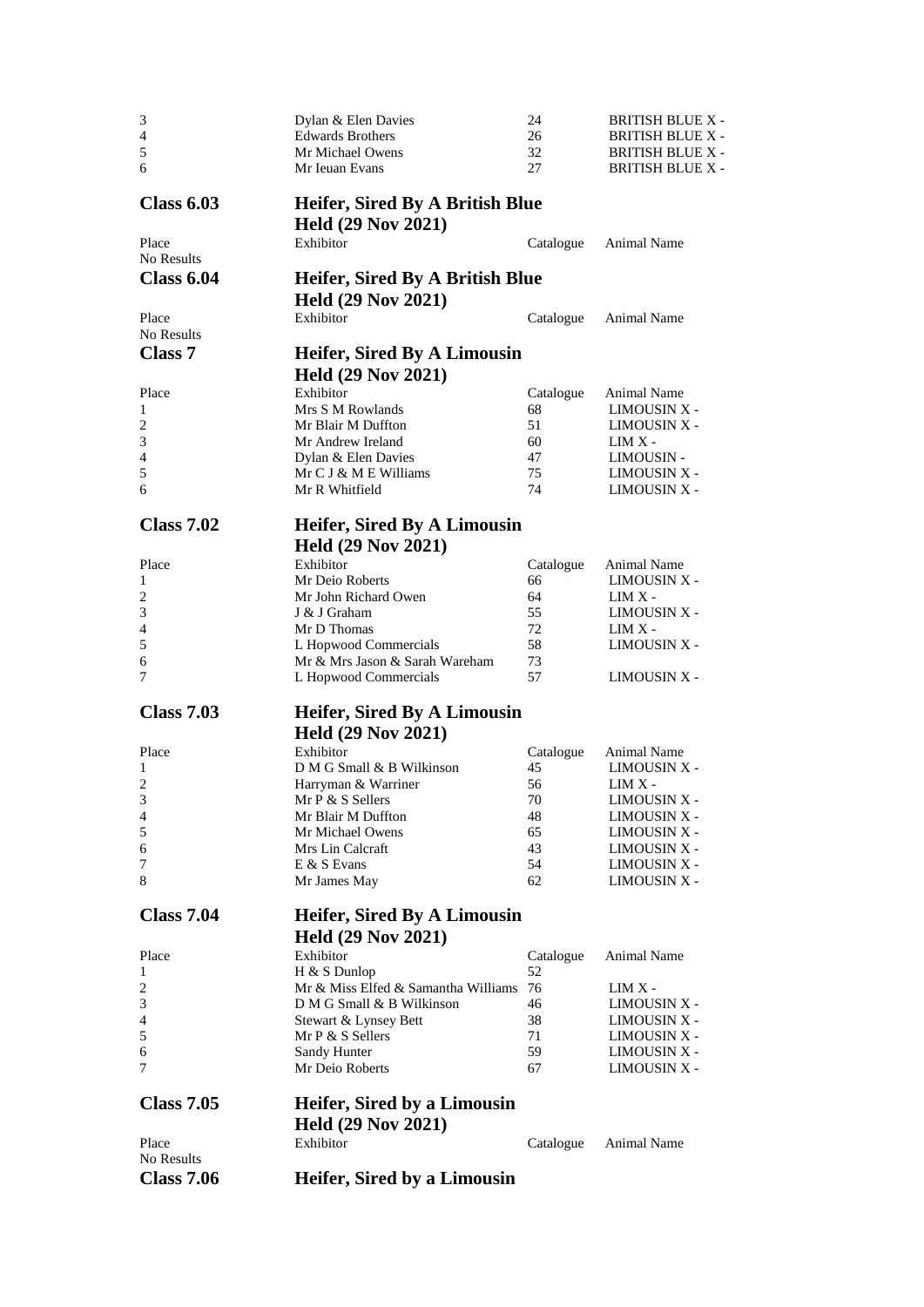| <b>Held (29 Nov 2021)</b>      |                                                                                      |                                                                                                                                                                                 |
|--------------------------------|--------------------------------------------------------------------------------------|---------------------------------------------------------------------------------------------------------------------------------------------------------------------------------|
| Exhibitor                      | Catalogue                                                                            | Animal Name                                                                                                                                                                     |
|                                |                                                                                      |                                                                                                                                                                                 |
|                                |                                                                                      |                                                                                                                                                                                 |
|                                |                                                                                      |                                                                                                                                                                                 |
|                                |                                                                                      |                                                                                                                                                                                 |
| Exhibitor                      | Catalogue                                                                            | Animal Name                                                                                                                                                                     |
| Dafydd & Ifan Davies           | 77                                                                                   | <b>BAZADAISE X -</b>                                                                                                                                                            |
|                                |                                                                                      |                                                                                                                                                                                 |
|                                |                                                                                      |                                                                                                                                                                                 |
| <b>Held (29 Nov 2021)</b>      |                                                                                      |                                                                                                                                                                                 |
| Exhibitor                      | Catalogue                                                                            | Animal Name                                                                                                                                                                     |
| Mr & Mrs Jason & Sarah Wareham | 79                                                                                   | <b>EXHIBITOR -</b>                                                                                                                                                              |
| S & J M O'kane & Rowlands      | 78                                                                                   | <b>GALLOWAY X -</b>                                                                                                                                                             |
| Mr & Mrs G & J Woollatt        | 80                                                                                   | <b>LONGHORN -</b>                                                                                                                                                               |
|                                |                                                                                      |                                                                                                                                                                                 |
|                                |                                                                                      |                                                                                                                                                                                 |
| Exhibitor                      | Catalogue                                                                            | Animal Name                                                                                                                                                                     |
| J M & S M Rowlands             | 82                                                                                   | LIMOUSIN X -                                                                                                                                                                    |
| Mr Tomos Jenkins               | 81                                                                                   | <b>LIMOUSIN X -</b>                                                                                                                                                             |
|                                | <b>Not Included Above.</b><br><b>Held (29 Nov 2021)</b><br><b>Held (29 Nov 2021)</b> | Heifer, Sired By A Pure Bred Continental Bull Of A Breed<br>Heifer, Sired By A Pure Bred Native Bull Of A Breed Not<br>Heifer, any breed, purchased at auction for under £1400. |

#### **Class 11 Homebred heifer, any breed, born, bred and fed on the exhibitors holding. The address on the entry form must match the address on the passport. Held (29 Nov 2021)**

|                | $H$ eig (29 Nov 2021)          |           |                         |
|----------------|--------------------------------|-----------|-------------------------|
| Place          | Exhibitor                      | Catalogue | Animal Name             |
| $\mathbf{1}$   | A & E Vance                    | 87        | LIMOUSIN X -            |
| 2              | Mr Tecwyn Jones                | 86        | $LIMX -$                |
| 3              | Mrs Lin Calcraft               | 83        | LIMOUSIN X -            |
| $\overline{4}$ | Mr Owen Wyn Williams           | 90        | $LIMX -$                |
| 5              | Mr & Mrs Jason & Sarah Wareham | 88        | <b>BRITISH BLUE -</b>   |
| 6              | Mr $C J & M E$ Williams        | 89        | LIMOUSIN X -            |
| $\tau$         | Dylan & Elen Davies            | 85        | <b>BRITISH BLUE X -</b> |
|                |                                |           |                         |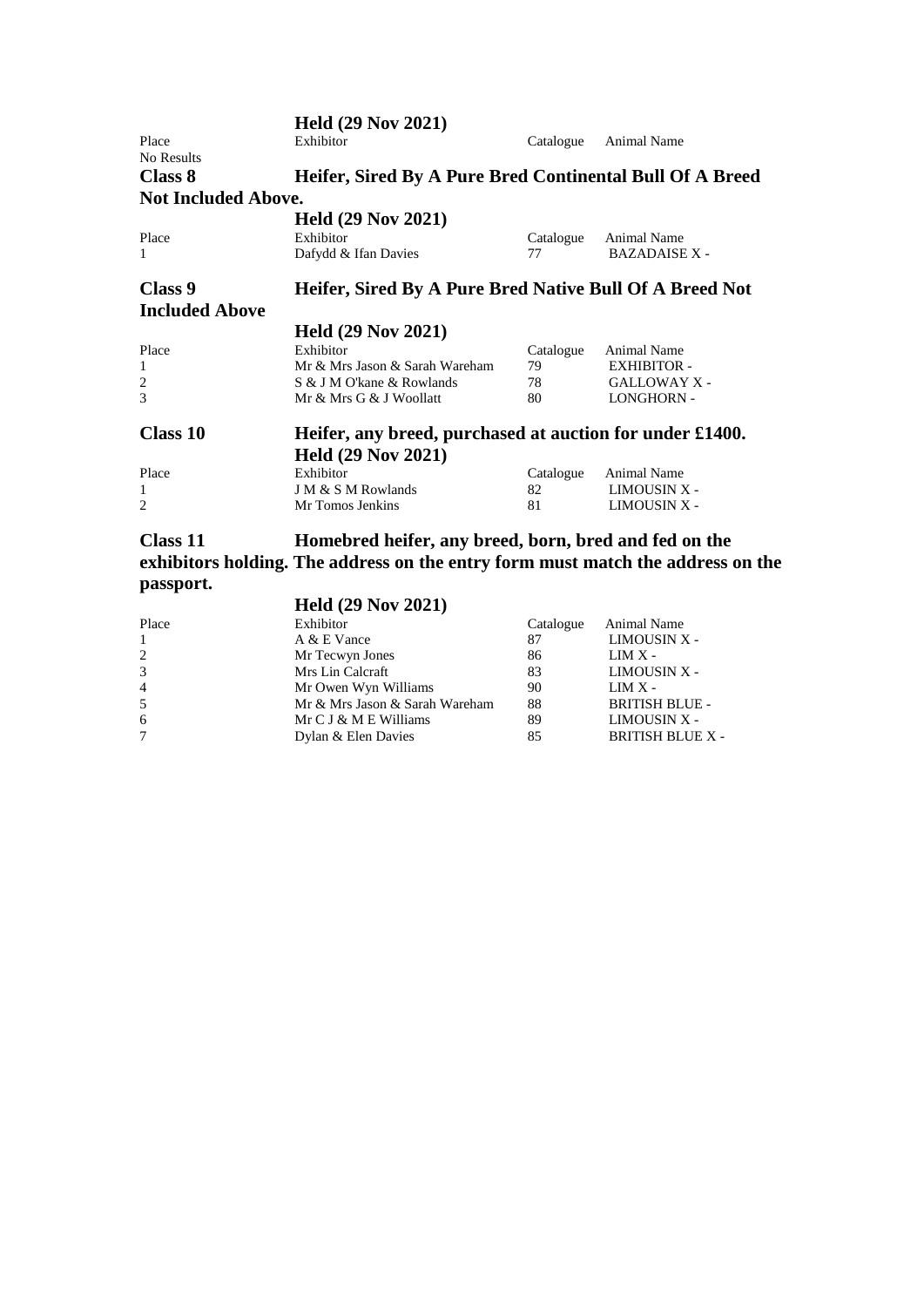### **Exhibitor Awards For 2021 Winter Fair Division Cattle:- Steer Section**

**From (15) Pedigree Welsh Black Steer.**

**To (25) Homebred steer, any breed, born, bred and fed on the exhibitors holding. The address on the entry form must match the address on the passport.**

*07 Dec 2021 at 10:41*

| <b>Class 15</b>     | <b>Pedigree Welsh Black Steer.</b>                     |                  |                         |
|---------------------|--------------------------------------------------------|------------------|-------------------------|
|                     | <b>Held (29 Nov 2021)</b>                              |                  |                         |
| Place               | Exhibitor                                              | Catalogue        | Animal Name             |
| 1                   | E & S Evans                                            | 93               | WELSH BLACK -           |
| $\overline{c}$      | A & R C Williams                                       | 99.              | <b>WELSH BLACK -</b>    |
| 3                   | Owen Brothers                                          | 96               | WELSH BLACK -           |
| $\overline{4}$      | W J & M A Davies                                       | 92               | WELSH BLACK -           |
| 5                   | Ms Eirian Griffiths/lewis                              | 95               | WELSH BLACK -           |
| 6                   | Lynn Davies A'i Feibion                                | 91               | <b>WELSH BLACK -</b>    |
| <b>Class 15.02</b>  | <b>Pedigree Welsh Black Steer.</b>                     |                  |                         |
|                     | <b>Held (29 Nov 2021)</b>                              |                  |                         |
| Place               | Exhibitor                                              | Catalogue        | Animal Name             |
| No Results          |                                                        |                  |                         |
| Class 16            | <b>Pedigree Limousin Steer.</b>                        |                  |                         |
|                     |                                                        |                  |                         |
|                     | <b>Held (29 Nov 2021)</b>                              |                  |                         |
| Place               | Exhibitor<br>Mr Colin Harris                           | Catalogue<br>100 | Animal Name             |
| 1                   |                                                        |                  |                         |
| Class 17            | <b>Pedigree Hereford Steer</b>                         |                  |                         |
|                     | <b>Held (29 Nov 2021)</b>                              |                  |                         |
| Place               | Exhibitor                                              | Catalogue        | Animal Name             |
| 1                   | <b>Messrs Paul Griffiths</b>                           | 102              | <b>HEREFORD -</b>       |
| 2                   | <b>Messrs Paul Griffiths</b>                           | 101              | <b>HEREFORD -</b>       |
| 3                   | T G & E M Hart                                         | 103              |                         |
| 4                   | Ld & Ll Powell                                         | 104              | HEREFORD -              |
| <b>Class 18</b>     | <b>Steer, Sired By A British Blonde.</b>               |                  |                         |
|                     | <b>Held (29 Nov 2021)</b>                              |                  |                         |
| Place               | Exhibitor                                              |                  | Animal Name             |
| 1                   | GD & J B Jenkins                                       | Catalogue<br>106 |                         |
|                     |                                                        |                  |                         |
| <b>Class 19</b>     | <b>Steer, Sired By A Charolais.</b>                    |                  |                         |
|                     | <b>Held (29 Nov 2021)</b>                              |                  |                         |
| Place               | Exhibitor                                              | Catalogue        | Animal Name             |
| 1                   | W J & M A Davies                                       | 107              | <b>CHAROLAIS X -</b>    |
|                     |                                                        |                  |                         |
| <b>Class 20</b>     | <b>Steer, Sired By A British Blue</b>                  |                  |                         |
|                     | <b>Held (29 Nov 2021)</b>                              |                  |                         |
| Place               | Exhibitor                                              | Catalogue        | Animal Name             |
| 1                   | <b>Richard Wright</b>                                  | 114              |                         |
| 2                   | TE & F M Edwards                                       | 110              | <b>BRITISH BLUE X -</b> |
| 3                   | Edward & Sarah Layton                                  | 111              | BRB X -                 |
| 4                   | J M & S M Rowlands                                     | 113              | <b>BRITISH BLUE X -</b> |
| 5                   | Stewart & Lynsey Bett                                  | 109              | <b>BRITISH BLUE X -</b> |
| <b>Class 20.02</b>  | Steer, Sired By A British Blue on or after 07 Jun 2019 |                  |                         |
|                     | <b>Held (29 Nov 2021)</b>                              |                  |                         |
|                     | Exhibitor                                              |                  |                         |
| Place<br>No Results |                                                        | Catalogue        | Animal Name             |
| <b>Class 20.03</b>  | Steer, Sired By A British Blue on or after 07 Jun 2019 |                  |                         |
|                     |                                                        |                  |                         |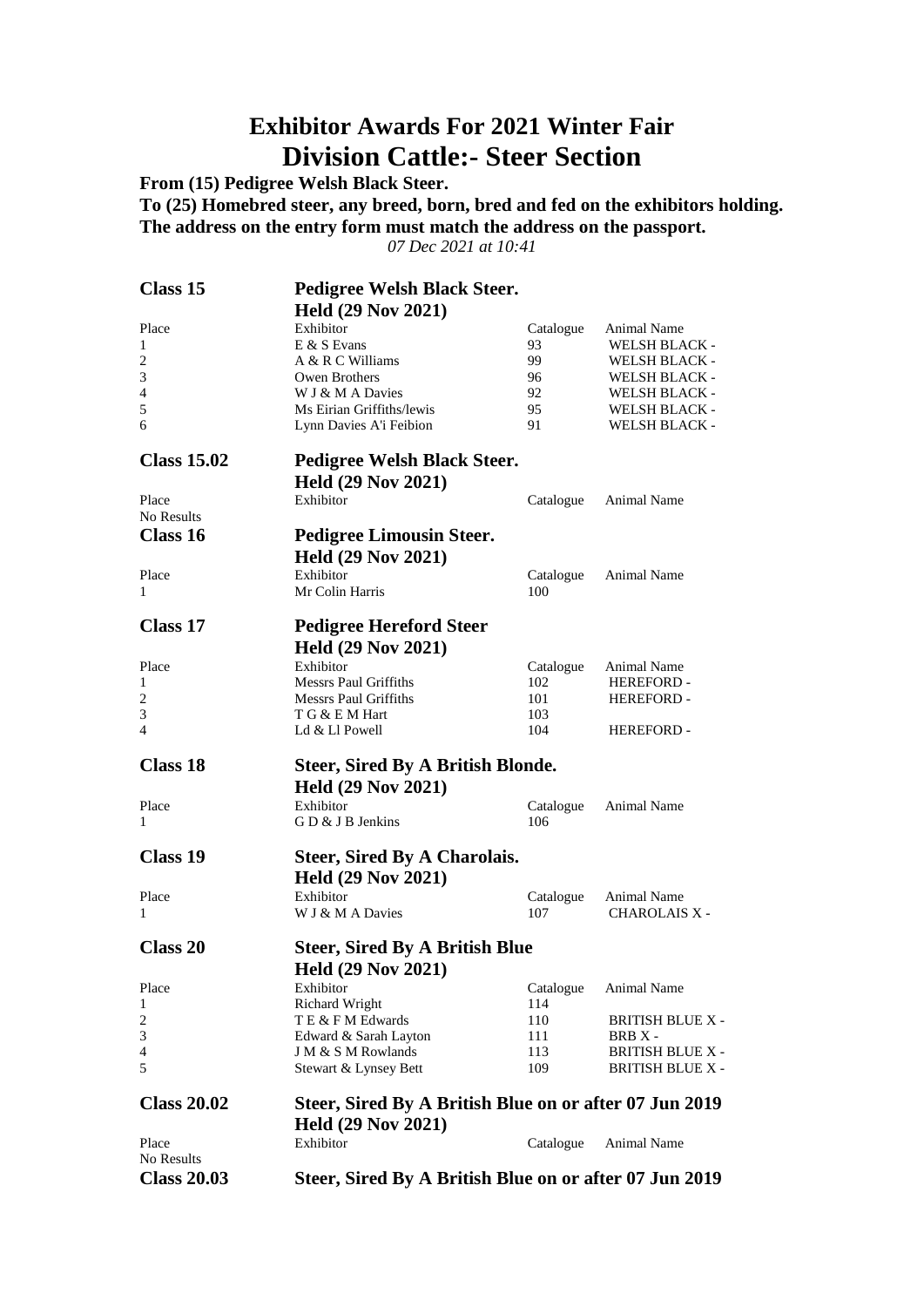|                            | <b>Held (29 Nov 2021)</b>                               |           |                     |  |
|----------------------------|---------------------------------------------------------|-----------|---------------------|--|
| Place                      | Exhibitor                                               | Catalogue | <b>Animal Name</b>  |  |
| No Results                 |                                                         |           |                     |  |
| <b>Class 20.04</b>         | Steer, Sired By A British Blue on or after 07 Jun 2019  |           |                     |  |
|                            | <b>Held (29 Nov 2021)</b>                               |           |                     |  |
| Place                      | Exhibitor                                               | Catalogue | Animal Name         |  |
| No Results                 |                                                         |           |                     |  |
|                            |                                                         |           |                     |  |
| Class 21                   | <b>Steer, Sired By A Limousin</b>                       |           |                     |  |
|                            | <b>Held (29 Nov 2021)</b>                               |           |                     |  |
| Place                      | Exhibitor                                               | Catalogue | Animal Name         |  |
| 1                          | Edward & Sarah Layton                                   | 126       | LIMOUSIN X -        |  |
| $\overline{\mathbf{c}}$    | Tippetts & Williams                                     | 135       | LIMOUSIN X -        |  |
| 3                          | Mr & Mrs Jason & Sarah Wareham                          | 136       | LIMOUSIN X -        |  |
| 4                          | G D & J B Jenkins                                       | 123       |                     |  |
| 5                          | Mr R Whitfield                                          | 137       | LIMOUSIN X -        |  |
|                            |                                                         |           |                     |  |
| <b>Class 21.02</b>         | Steer, Sired By A Limousin on or after 07 Jun 2019      |           |                     |  |
|                            | <b>Held (29 Nov 2021)</b>                               |           |                     |  |
| Place                      | Exhibitor                                               | Catalogue | Animal Name         |  |
| 1                          | Messrs Little & Donaldson                               | 127       | LIMOUSIN X -        |  |
| $\overline{c}$             | Mr D Thomas                                             | 133       | $LIMX -$            |  |
| 3                          | Tippetts & Williams                                     | 134       | LIMOUSIN X -        |  |
| 4                          | Edward & Sarah Layton                                   | 125       | LIMOUSIN X -        |  |
| 5                          | Mrs Lin Calcraft                                        | 115       | <b>LIMOUSIN X -</b> |  |
| <b>Class 21.03</b>         | Steer, Sired By A Limousin on or after 07 Jun 2019      |           |                     |  |
|                            |                                                         |           |                     |  |
|                            | <b>Held (29 Nov 2021)</b>                               |           |                     |  |
| Place                      | Exhibitor                                               | Catalogue | Animal Name         |  |
| 1                          | Price & Rogers                                          | 129       | LIMOUSIN X -        |  |
| $\overline{\mathbf{c}}$    | Harryman & Warriner                                     | 122       | $\text{LIM}$ X -    |  |
| 3                          | J M & S M Rowlands                                      | 130       | LIMOUSIN X -        |  |
| 4                          | Mr James Nisbet                                         | 128       | <b>LIMOUSIN X -</b> |  |
| 5                          | Mr Teulu Williams                                       | 132       |                     |  |
| <b>Class 21.04</b>         | Steer, Sired By A Limousin on or after 07 Jun 2019      |           |                     |  |
|                            |                                                         |           |                     |  |
|                            | <b>Held (29 Nov 2021)</b>                               |           |                     |  |
| Place                      | Exhibitor                                               | Catalogue | Animal Name         |  |
| No Results                 |                                                         |           |                     |  |
| Class 22                   | Steer, Sired By A Pure Bred Continental Bull Of A Breed |           |                     |  |
| <b>Not Included Above.</b> |                                                         |           |                     |  |
|                            | <b>Held (29 Nov 2021)</b>                               |           |                     |  |
| Place                      | Exhibitor                                               | Catalogue | Animal Name         |  |
| No Results                 |                                                         |           |                     |  |
| Class 23                   | Steer, Sired By A Pure Bred Native Bull Of A Breed Not  |           |                     |  |
| <b>Included Above.</b>     |                                                         |           |                     |  |
|                            |                                                         |           |                     |  |
|                            | <b>Held (29 Nov 2021)</b>                               |           |                     |  |
| Place                      | Exhibitor                                               | Catalogue | Animal Name         |  |
| 1                          | Mr & Mrs Jason & Sarah Wareham                          | 138       | <b>GALLOWAY X -</b> |  |
| Class 24                   | Steer, any breed, purchased at auction for under £1400. |           |                     |  |
|                            | <b>Held (29 Nov 2021)</b>                               |           |                     |  |
|                            |                                                         |           |                     |  |
| Place                      | Exhibitor                                               | Catalogue | Animal Name         |  |
| 1                          | Edward & Sarah Layton                                   | 141       | BRB X -             |  |
| 2                          | Edward & Sarah Layton                                   | 140       | <b>LIMOUSIN X -</b> |  |
| Class 25                   | Homebred steer, any breed, born, bred and fed on the    |           |                     |  |
|                            |                                                         |           |                     |  |

**exhibitors holding. The address on the entry form must match the address on the passport.**

**Held (29 Nov 2021)**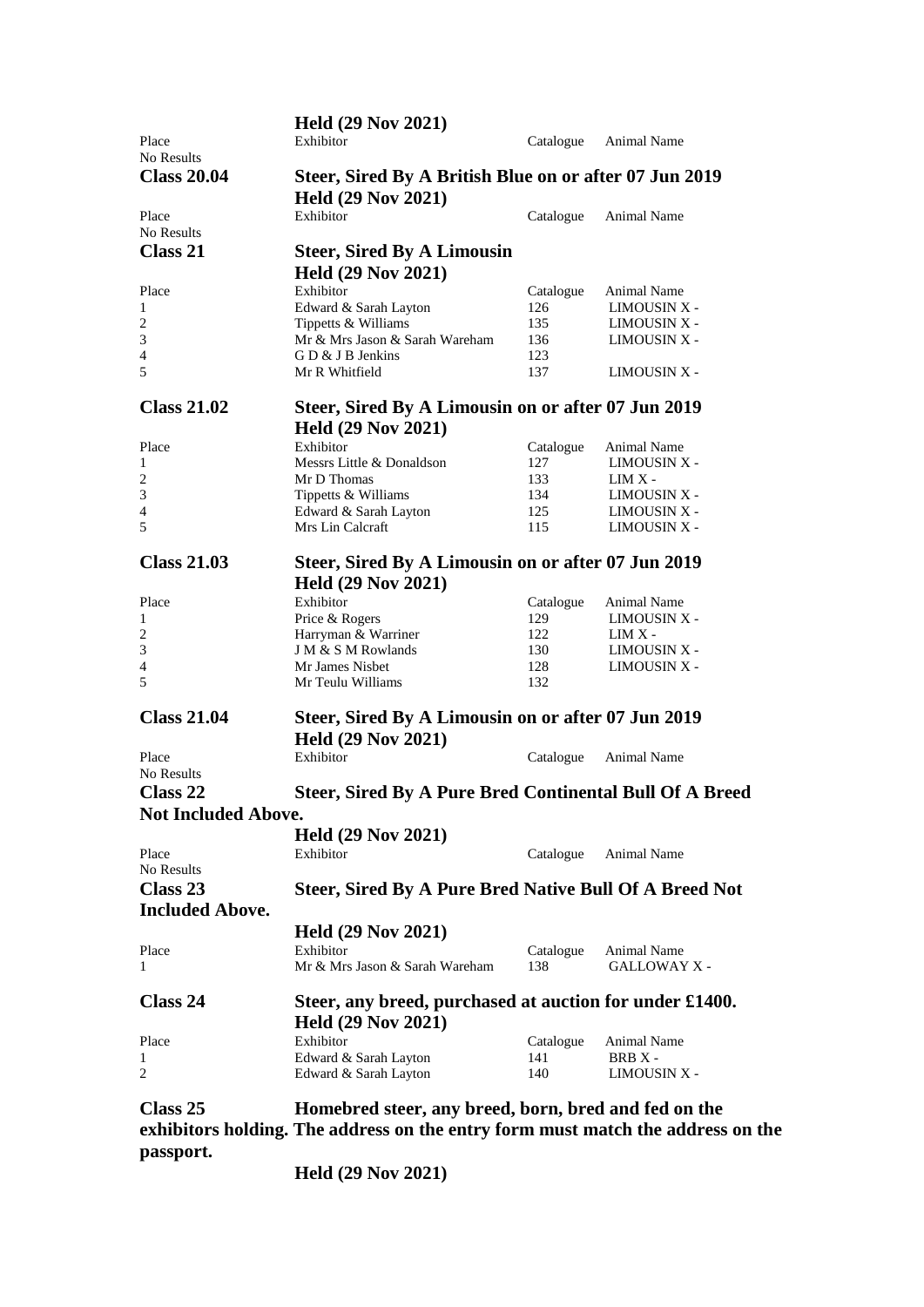| Place          | Exhibitor             | Catalogue | Animal Name  |
|----------------|-----------------------|-----------|--------------|
|                | Richard Wright        | 147       |              |
| 2              | T E & F M Edwards     | 143       | LIMOUSIN -   |
| 3              | J M & S M Rowlands    | 146       | LIMOUSIN X - |
| $\overline{4}$ | Mr D E & S J Cheacker | 142       | $LMX -$      |
|                | Mr Tecwyn Jones       | 145       | $LMX -$      |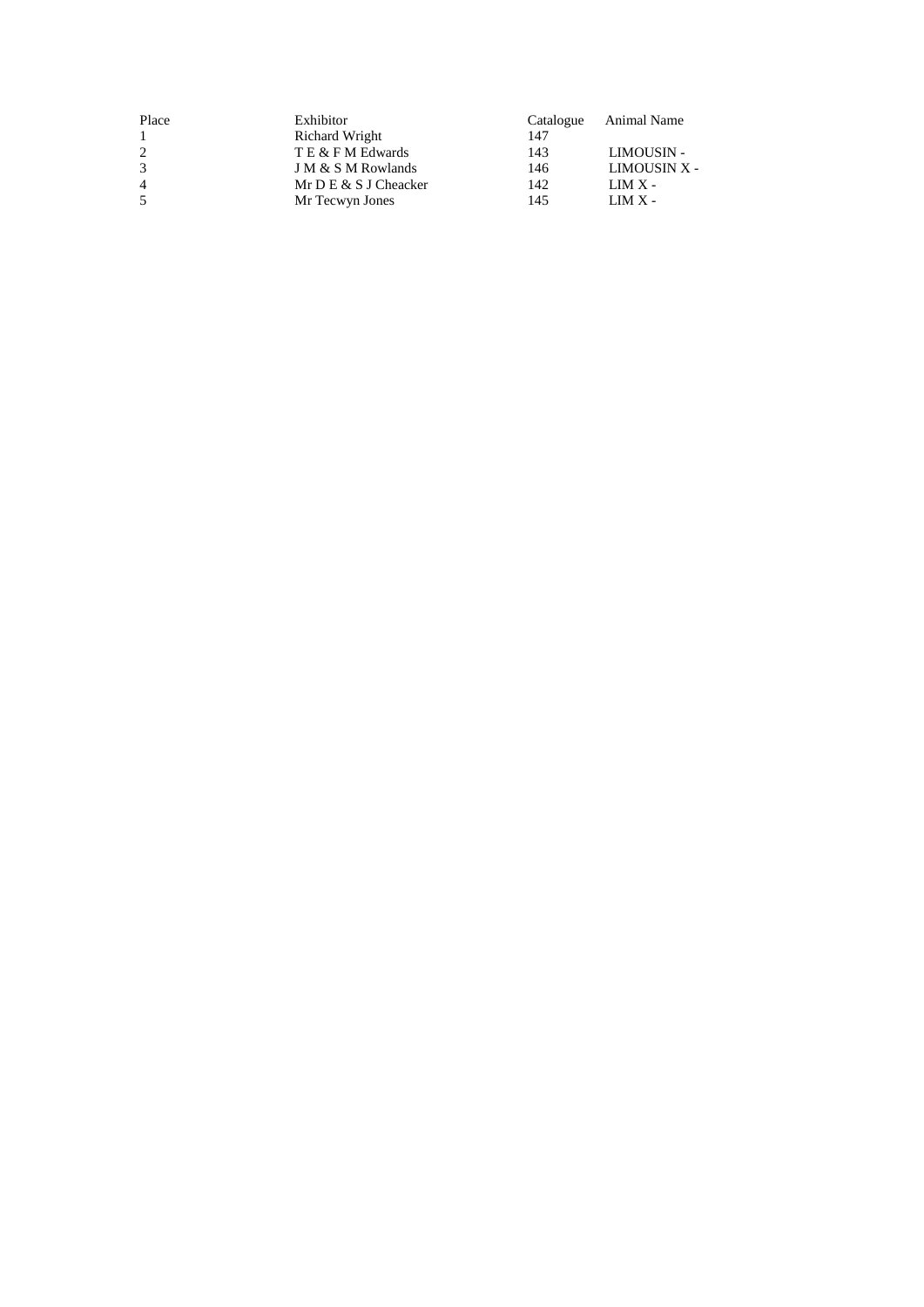### **Exhibitor Awards For 2021 Winter Fair Division Cattle:- Baby Beef Section**

**From (26) Baby Show Native Heifer, 425kg and under liveweight To (38) Champion Baby Beef Show Exhibit**

*07 Dec 2021 at 10:41*

| Class 26                            | Baby Show Native Heifer, 425kg and under liveweight<br><b>Held (30 Nov 2021)</b> |                  |                                     |
|-------------------------------------|----------------------------------------------------------------------------------|------------------|-------------------------------------|
| Place<br>1                          | Exhibitor<br>Burnett & Lloyd                                                     | Catalogue<br>148 | Animal Name<br><b>WELSH BLACK -</b> |
| Class 27<br>Liveweight.             | <b>Baby Show Continental Heifer, 425kg And Under</b>                             |                  |                                     |
|                                     |                                                                                  |                  |                                     |
|                                     | <b>Held (30 Nov 2021)</b>                                                        |                  |                                     |
| Place                               | Exhibitor                                                                        | Catalogue        | Animal Name                         |
| 1                                   | Mr & Mrs R W & L A Jones                                                         | 167              | <b>LIMOUSIN X -</b>                 |
| $\overline{c}$                      | Mr Owen Wyn Williams                                                             | 181              | $LIMX -$                            |
| 3<br>4                              | Mr H Lloyd<br>Mr John Richard Owen                                               | 171<br>172       | LIMOUSIN X -<br>$LIMX -$            |
|                                     |                                                                                  |                  |                                     |
| <b>Class 27.02</b><br>Liveweight.   | <b>Baby Show Continental Heifer, 425kg And Under</b>                             |                  |                                     |
|                                     | <b>Held (30 Nov 2021)</b>                                                        |                  |                                     |
| Place                               | Exhibitor                                                                        | Catalogue        | Animal Name                         |
| 1                                   | TW & MW Price & Morgan                                                           | 175              | LIMOUSIN X -                        |
| $\sqrt{2}$                          | Peredur & Llyr Hughes                                                            | 161              | $LIMX -$                            |
| 3                                   | Dylan & Elen Davies                                                              | 155              | <b>LIMOUSIN X -</b>                 |
| 4                                   | T & K Bodily                                                                     | 152              | <b>LIMOUSIN X -</b>                 |
| 5                                   | Bowen & Bowen                                                                    | 153              |                                     |
| 6                                   | Mr Hugh Hesketh Evans                                                            | 160              | <b>LIMOUSIN X -</b>                 |
| <b>Class 27.03</b>                  | <b>Baby Show Continental Heifer, 425kg And Under</b>                             |                  |                                     |
| Liveweight.                         |                                                                                  |                  |                                     |
|                                     |                                                                                  |                  |                                     |
|                                     | <b>Held (30 Nov 2021)</b>                                                        |                  |                                     |
| Place                               | Exhibitor                                                                        | Catalogue        | Animal Name                         |
| 1                                   | Mr Cemlyn Roberts                                                                | 177              | $LIMX -$                            |
| 2                                   | Mr Dafydd Lewis                                                                  | 169              | <b>BRITISH BLUE X</b>               |
| <b>LIMOUSIN -</b>                   |                                                                                  |                  |                                     |
| 3                                   | Mr Gwanwyn Rowlands and Meleri Francis                                           |                  | LIMOUSIN X -<br>178                 |
| 4                                   | Andrew Weir and Ross Johnston                                                    | 179              | LIMOUSIN -                          |
| 5                                   | Mr Geriant Jones                                                                 | 163              |                                     |
| 6                                   | Mr Joe Burnett                                                                   | 154              | <b>LIMOUSIN X -</b>                 |
| <b>Class 27.04</b>                  | <b>Baby Show Continental Heifer, 425kg And Under</b>                             |                  |                                     |
| Liveweight. on or after 07 Jun 2019 |                                                                                  |                  |                                     |
|                                     |                                                                                  |                  |                                     |
| Place                               | <b>Held (30 Nov 2021)</b><br>Exhibitor                                           |                  |                                     |
| 1                                   | PE & R A Jones                                                                   | Catalogue<br>165 | Animal Name                         |
|                                     | P E & R A Jones                                                                  | 164              | LIMOUSIN X -                        |
| $\overline{c}$<br>3                 |                                                                                  | 173              | LIMOUSIN X -                        |
| 4                                   | Mr Llewellyn Powell<br>Mr & Mrs G A & E J Davies                                 | 156              | <b>LIMOUSIN X -</b>                 |
|                                     |                                                                                  |                  |                                     |
| <b>Class 27.05</b>                  | <b>Baby Show Continental Heifer, 425kg And Under</b>                             |                  |                                     |
| Liveweight. on or after 07 Jun 2019 |                                                                                  |                  |                                     |
| Place                               | <b>Held (30 Nov 2021)</b><br>Exhibitor                                           | Catalogue        | Animal Name                         |

No Results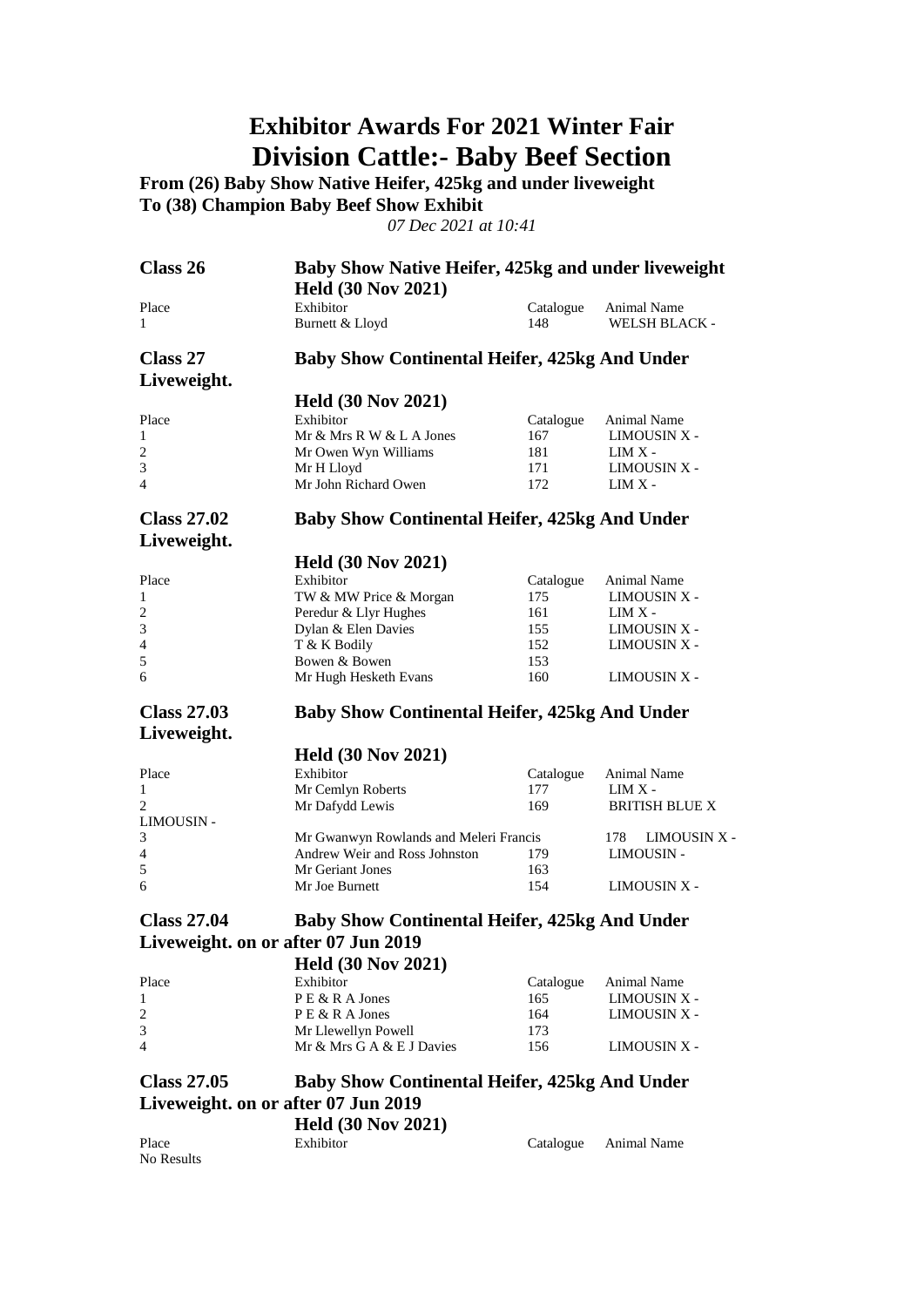| URISS 47.00          | Davy Show Continental Heller, 425kg And Under              |           |                        |  |
|----------------------|------------------------------------------------------------|-----------|------------------------|--|
|                      | Liveweight. on or after 07 Jun 2019                        |           |                        |  |
|                      | <b>Held (30 Nov 2021)</b>                                  |           |                        |  |
| Place                | Exhibitor                                                  | Catalogue | <b>Animal Name</b>     |  |
| No Results           |                                                            |           |                        |  |
| <b>Class 28</b>      | YFC Baby Show Heifer, 425kg And Under Liveweight           |           |                        |  |
|                      | <b>Held (30 Nov 2021)</b>                                  |           |                        |  |
| Place                | Exhibitor                                                  | Catalogue | Animal Name            |  |
| 1                    | Mr Cai Edwards                                             | 215       |                        |  |
| $\overline{c}$       | Elliw Wyn Roberts                                          | 216       |                        |  |
| 3                    | Jordan Chapman                                             | 213       |                        |  |
| 4                    | Emma Powell                                                | 182       | <b>LIMOUSIN -</b>      |  |
| Class 29             | Baby Show Native Steer, 425kg and under liveweight.        |           |                        |  |
|                      | <b>Held (30 Nov 2021)</b>                                  |           |                        |  |
| Place                | Exhibitor                                                  | Catalogue | <b>Animal Name</b>     |  |
| 1                    | D Huw Jones                                                | 183       | <b>WELSH BLACK X -</b> |  |
| Class 30             | Baby Show Continental Steer, 425kg and under liveweight on |           |                        |  |
| or after 07 Jun 2019 |                                                            |           |                        |  |
|                      | <b>Held (30 Nov 2021)</b>                                  |           |                        |  |
| Place                | Exhibitor                                                  | Catalogue | <b>Animal Name</b>     |  |
| 1                    | TW & MW Price & Morgan                                     | 200       | LIMOUSIN X -           |  |
| $\sqrt{2}$           | Mr Dion Hughes                                             | 193       | LIMOUSIN X -           |  |
| 3                    | Mr Owen Wyn Williams                                       | 206       | $LIMX -$               |  |

# **Class 27.06 Baby Show Continental Heifer, 425kg And Under**

| <b>Class 30.03</b>      | Baby Show Continental Steer, 425kg And Under Liveweight. |
|-------------------------|----------------------------------------------------------|
| on or after 07 Jun 2019 |                                                          |
|                         | <b>Lead (20 November 1021)</b>                           |

**Class 30.02 Baby Show Continental Steer, 425kg and under liveweight.**

LIMOUSIN X -

|                | HClQ (30 N0V 2021)      |           |              |
|----------------|-------------------------|-----------|--------------|
| Place          | Exhibitor               | Catalogue | Animal Name  |
| -1             | P J & T A Jones         | 196       | LIMOUSIN X - |
| 2              | Mr D E $&$ S J Cheacker | 187       | $LMX -$      |
| 3              | Mr Geriant Jones        | 194       |              |
| $\overline{4}$ | H S & M Everatt         | 190       | LIMOUSIN X - |
|                |                         |           |              |

4 Mr Teulu Williams 203 LIMOUSIN X -<br>
E Evans a'i Gwmni 189 LIMOUSIN X -5 E Evans a'i Gwmni 189 LIMOUSIN X - 6 Mr H Lloyd 198 LIMOUSIN X -

Place Exhibitor Catalogue Animal Name<br>
1 Mr Tecwyn Jones 197 LIM X -

2 Stephanie Dick 188 LIMOUSIN X -3 Mr Gwanwyn Rowlands and Meleri Francis 202 LIMOUSIN X - P E & R A Jones 195 LIMOUSIN X - $P E & R A Jones$  195

**Held (30 Nov 2021)**

1 Mr Tecwyn Jones

#### **Class 30.04 Baby Show Continental Steer, 425kg And Under Liveweight. on or after 07 Jun 2019**

|              | <b>Held (30 Nov 2021)</b>                              |           |                      |
|--------------|--------------------------------------------------------|-----------|----------------------|
| Place        | Exhibitor                                              | Catalogue | <b>Animal Name</b>   |
| No Results   |                                                        |           |                      |
| Class 31     | <b>YFC Baby Show Steer, 425kg And Under Liveweight</b> |           |                      |
|              | <b>Held (30 Nov 2021)</b>                              |           |                      |
| Place        | Exhibitor                                              | Catalogue | <b>Animal Name</b>   |
| $\mathbf{1}$ | Jordan Chapman                                         | 214       |                      |
| Class 32     | The Winner Of Section Baby Native Heifer               |           |                      |
|              | <b>Held (30 Nov 2021)</b>                              |           |                      |
| Place        | Exhibitor                                              | Catalogue | <b>Animal Name</b>   |
| $\mathbf{1}$ | Burnett & Lloyd                                        | 148       | <b>WELSH BLACK -</b> |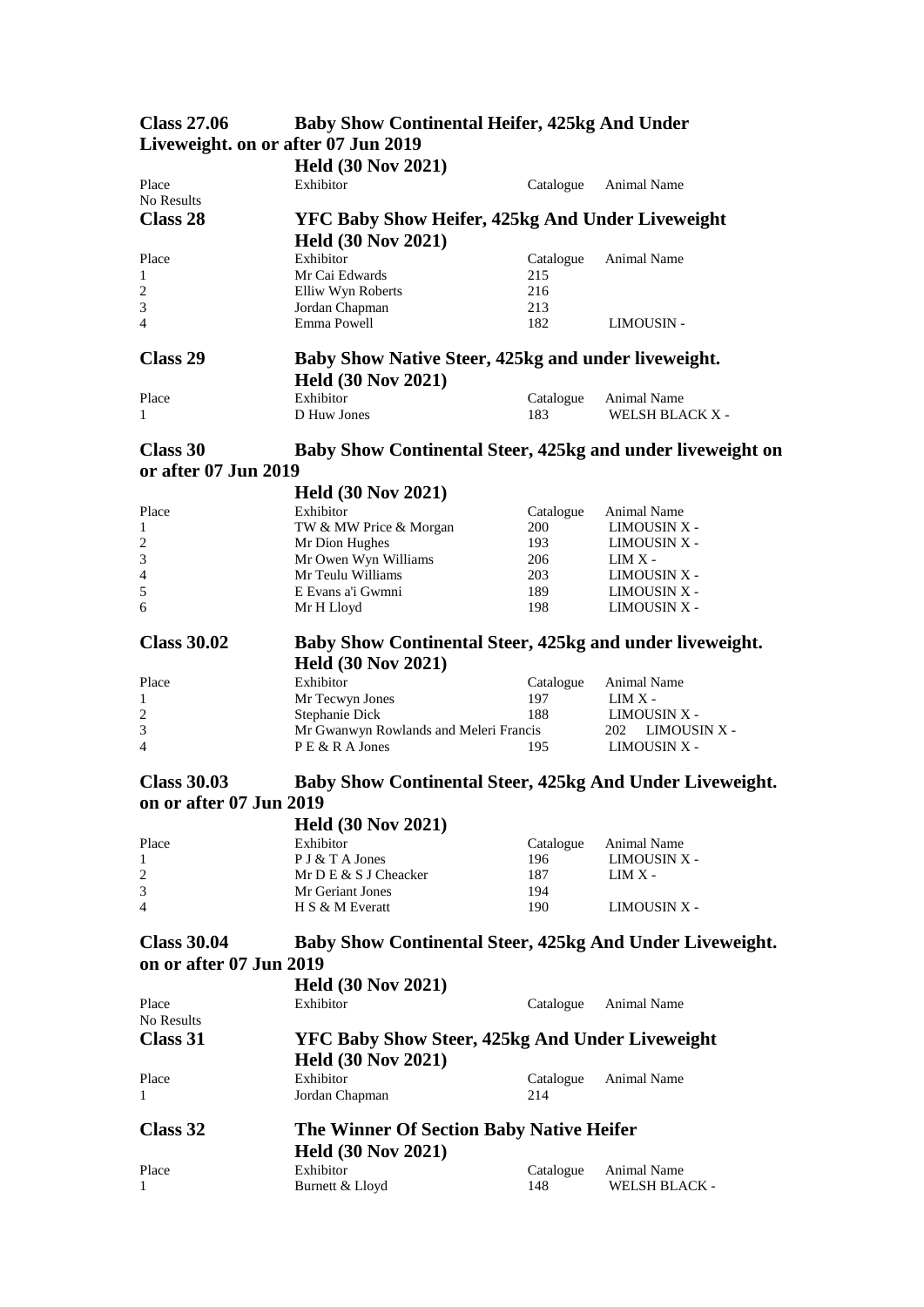| Class 33              | The Winner Of Baby Continental Heifer              |                  |                                     |  |
|-----------------------|----------------------------------------------------|------------------|-------------------------------------|--|
|                       | <b>Held (30 Nov 2021)</b>                          |                  |                                     |  |
| Place                 | Exhibitor                                          | Catalogue        | <b>Animal Name</b>                  |  |
| 1                     | TW & MW Price & Morgan                             | 175              | LIMOUSIN X -                        |  |
| 2                     | Mr & Mrs R W & L A Jones                           | 167              | LIMOUSIN X -                        |  |
| Class 34              | <b>The Winner Of Baby Native Steer</b>             |                  |                                     |  |
|                       | <b>Held (30 Nov 2021)</b>                          |                  |                                     |  |
| Place                 | Exhibitor                                          | Catalogue        | Animal Name                         |  |
| 1                     | D Huw Jones                                        | 183              | WELSH BLACK X -                     |  |
| Class 35              | The Winner Of Baby Continental Steer               |                  |                                     |  |
|                       | <b>Held (30 Nov 2021)</b>                          |                  |                                     |  |
| Place                 | Exhibitor                                          | Catalogue        | <b>Animal Name</b>                  |  |
| 1                     | P J & T A Jones                                    | 196              | <b>LIMOUSIN X -</b>                 |  |
| 2                     | TW & MW Price & Morgan                             | 200              | LIMOUSIN X -                        |  |
| Class 36              | <b>Champion Heifer</b>                             |                  |                                     |  |
|                       |                                                    |                  |                                     |  |
|                       |                                                    |                  |                                     |  |
|                       | <b>Held (30 Nov 2021)</b>                          |                  |                                     |  |
| Place<br>$\mathbf{1}$ | Exhibitor                                          | Catalogue<br>175 | Animal Name<br>LIMOUSIN X -         |  |
| 2                     | TW & MW Price & Morgan<br>Mr & Mrs R W & L A Jones | 167              | <b>LIMOUSIN X -</b>                 |  |
| Class 37              |                                                    |                  |                                     |  |
|                       | <b>Champion Steer</b>                              |                  |                                     |  |
|                       | <b>Held (30 Nov 2021)</b>                          |                  |                                     |  |
| Place                 | Exhibitor                                          | Catalogue        | Animal Name                         |  |
| 1<br>2                | P J & T A Jones<br>TW & MW Price & Morgan          | 196<br>200       | LIMOUSIN X -<br><b>LIMOUSIN X -</b> |  |
| Class 38              |                                                    |                  |                                     |  |
|                       | <b>Champion Baby Beef Show Exhibit</b>             |                  |                                     |  |
|                       | <b>Held (30 Nov 2021)</b>                          |                  |                                     |  |
| Place<br>1            | Exhibitor<br>TW & MW Price & Morgan                | Catalogue<br>175 | <b>Animal Name</b><br>LIMOUSIN X -  |  |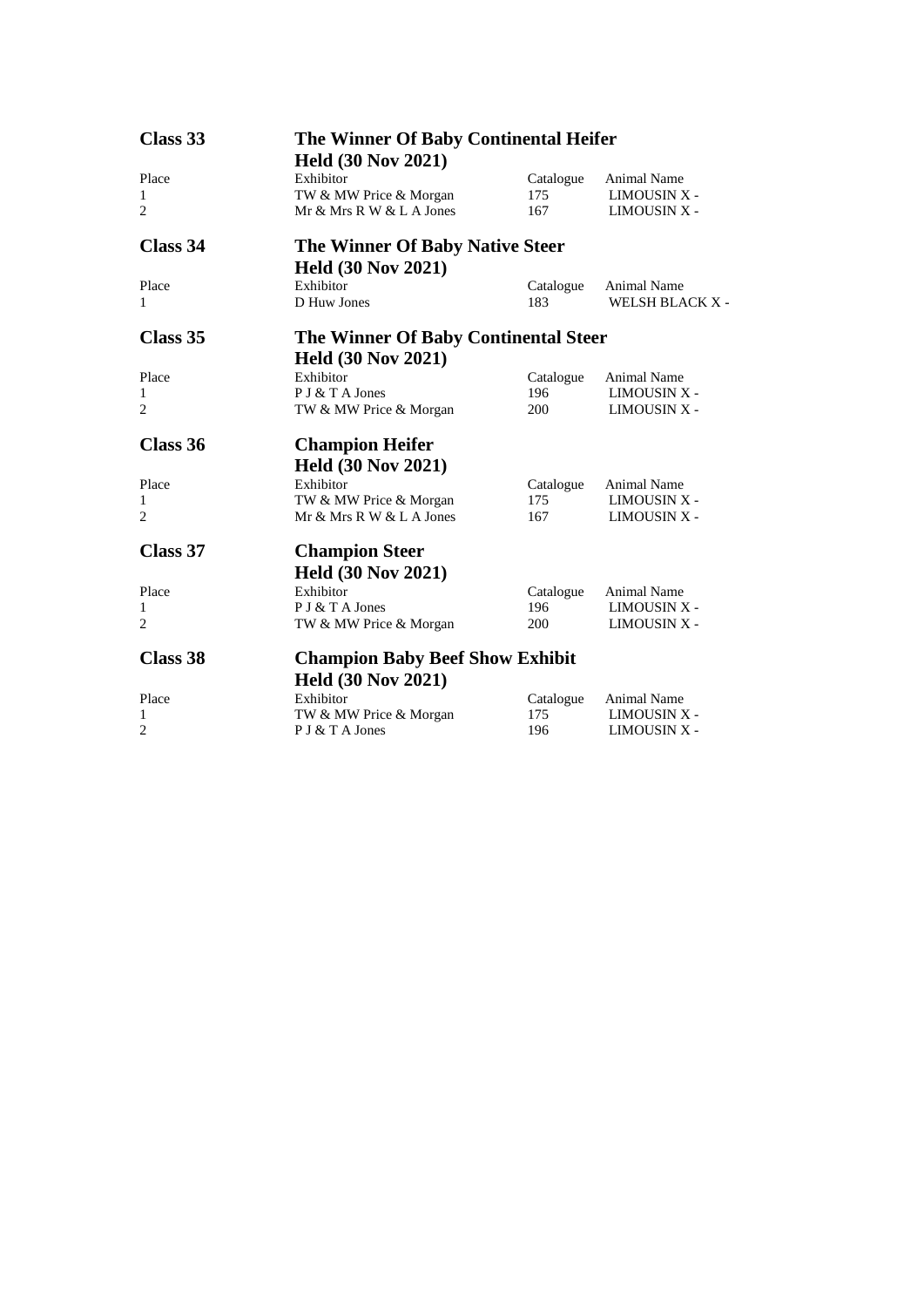## **Exhibitor Awards For 2021 Winter Fair Division Cattle:- Championship Judges:**

**From (39) PAIR of Cattle, already entered and shown in the above classes, property of the same exhibitor.**

**To (48) Highest number of points**

*07 Dec 2021 at 10:41*

| Class 39                                 | PAIR of Cattle, already entered and shown in the above |           |                         |  |  |  |
|------------------------------------------|--------------------------------------------------------|-----------|-------------------------|--|--|--|
| classes, property of the same exhibitor. |                                                        |           |                         |  |  |  |
|                                          | <b>Held (30 Nov 2021)</b>                              |           |                         |  |  |  |
| Place                                    | Exhibitor                                              | Catalogue | <b>Animal Name</b>      |  |  |  |
| 1                                        | Stewart & Lynsey Bett                                  | 207       | LIMOUSIN X AND BRITISH  |  |  |  |
| BLUE X-                                  |                                                        |           |                         |  |  |  |
| 2                                        | J M & S M Rowlands                                     | 211       |                         |  |  |  |
| 3                                        | Mr Blair M Duffton                                     | 208       | <b>LIMOUSIN -</b>       |  |  |  |
| Class 40                                 | <b>Champion Heifer</b>                                 |           |                         |  |  |  |
|                                          | <b>Held (30 Nov 2021)</b>                              |           |                         |  |  |  |
| Place                                    | Exhibitor                                              | Catalogue | <b>Animal Name</b>      |  |  |  |
| 1                                        | Tippetts & Williams                                    | 36        | <b>BRITISH BLUE X -</b> |  |  |  |
| $\overline{c}$                           | $H & S$ Dunlop                                         | 52        |                         |  |  |  |
| Class 41                                 | <b>Champion Steer</b>                                  |           |                         |  |  |  |
|                                          | <b>Held (30 Nov 2021)</b>                              |           |                         |  |  |  |
| Place                                    | Exhibitor                                              | Catalogue | <b>Animal Name</b>      |  |  |  |
| 1                                        | <b>Richard Wright</b>                                  | 147       |                         |  |  |  |
| $\overline{c}$                           | Price & Rogers                                         | 129       | LIMOUSIN X -            |  |  |  |
| Class 42                                 | <b>Supreme Champion</b>                                |           |                         |  |  |  |
|                                          | <b>Held (30 Nov 2021)</b>                              |           |                         |  |  |  |
| Place                                    | Exhibitor                                              | Catalogue | <b>Animal Name</b>      |  |  |  |
| 1                                        | Tippetts & Williams                                    | 36        | <b>BRITISH BLUE X -</b> |  |  |  |
| $\overline{c}$                           | $H & S$ Dunlop                                         | 52        |                         |  |  |  |
|                                          |                                                        |           |                         |  |  |  |

**Class 43 Exhibitor Bred Champion - The Cwpan Parhaol T C Edwards a'i Feibion Perpetual Trophy, kindly given by T C Edwards & Sons, Corwen. The Perpetual Trophy, RWAS rosette and £350 (sponsored by ForFarmers in memory of Mr Gareth Courtney) will be awarded to the RWAS Winter Fair Home bred Champion.**

|                | <b>Held (30 Nov 2021)</b>            |           |                      |  |
|----------------|--------------------------------------|-----------|----------------------|--|
| Place          | Exhibitor                            | Catalogue | Animal Name          |  |
| 1              | <b>Richard Wright</b>                | 147       |                      |  |
| $\overline{c}$ | A & E Vance                          | 87        | <b>LIMOUSIN X -</b>  |  |
| Class 44       | <b>Champion Pedigree Welsh Black</b> |           |                      |  |
|                | <b>Held (30 Nov 2021)</b>            |           |                      |  |
| Place          | Exhibitor                            | Catalogue | Animal Name          |  |
| 1              | $E & S$ Evans                        | 93        | <b>WELSH BLACK -</b> |  |
| $\overline{c}$ | Mr Ben Reynolds                      | 3         | <b>WELSH BLACK -</b> |  |
| Class 45       | <b>Champion Pedigree Limousin</b>    |           |                      |  |
|                | <b>Held (30 Nov 2021)</b>            |           |                      |  |
| Place          | Exhibitor                            | Catalogue | <b>Animal Name</b>   |  |
| -1             | Messrs Little & Donaldson            | 8         | <b>LIMOUSIN -</b>    |  |
| $\overline{c}$ | Mr Colin Harris                      | 100       |                      |  |
| Class 46       | <b>Champion Pedigree Hereford</b>    |           |                      |  |